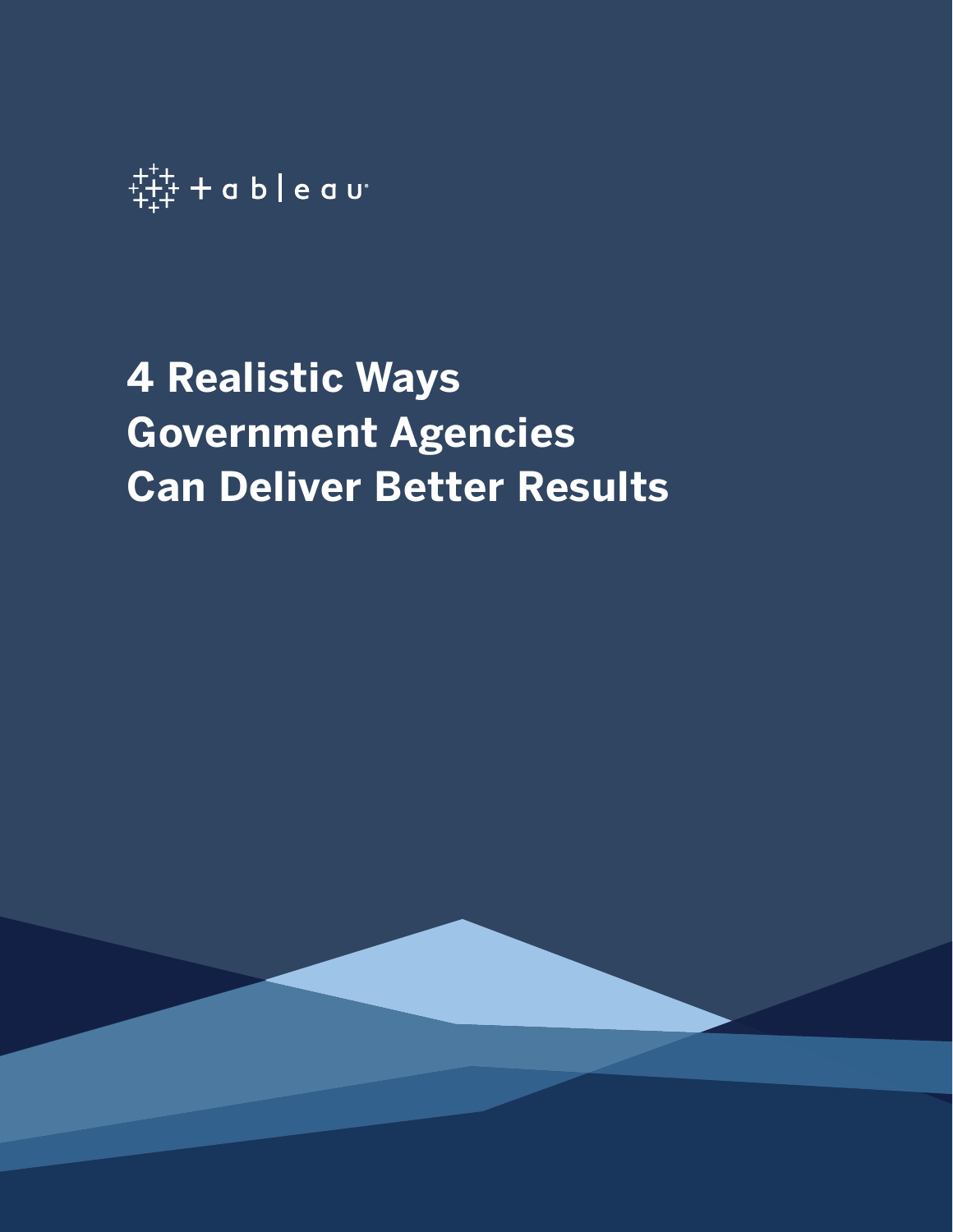Doing more with less is nothing new for government organizations. Governments are under enormous pressure to deliver higher levels of service for constituents, and all in the midst of wide sweeping change. With aging populations straining existing programs and services and a shrinking tax base, public sector leaders are turning to data to focus on improving outcomes in a variety of ways for the people they serve.

*"Government organizations are not short of data. Their challenge is to bring together increasing volumes of data from disparate sources to allow new insight, facilitate decision-making, and improve service delivery to citizens."*  - AL BLAKE, PRINCIPAL ANALYST,

PUBLIC SECTOR, OVUM

Governments are looking for opportunities to do things like better account for how taxpayer dollars are spent, reducing fraud and abuse, improving healthcare, and maximizing transportation efficiency. These improvements must be done with fiscal prudence, amidst shifting and uncontrollable political factors, and with less leeway than any private sector counterparts. While these objectives can seem overwhelming, and even impossible, it's also no secret that data—and the insights derived from it—is the new cornerstone to driving better results for citizens.

Entire government entities, up to the executive level, now consider data analytics a priority, and not a luxury. Government business leaders are partnering with information technology experts to develop data strategies and implement modern self-service analytics platforms in hopes of transforming the way organizations operate and make decisions—and ultimately deliver better results to stakeholders.

Here are four ways government agencies can drive better results with modern analytics:

- **1. Improve outcomes by actually measuring them**
- **2. Collaborate across departments and reduce information silos**
- **3. Balance speed and accuracy**
- **4. Share insights to promote transparency and accountability**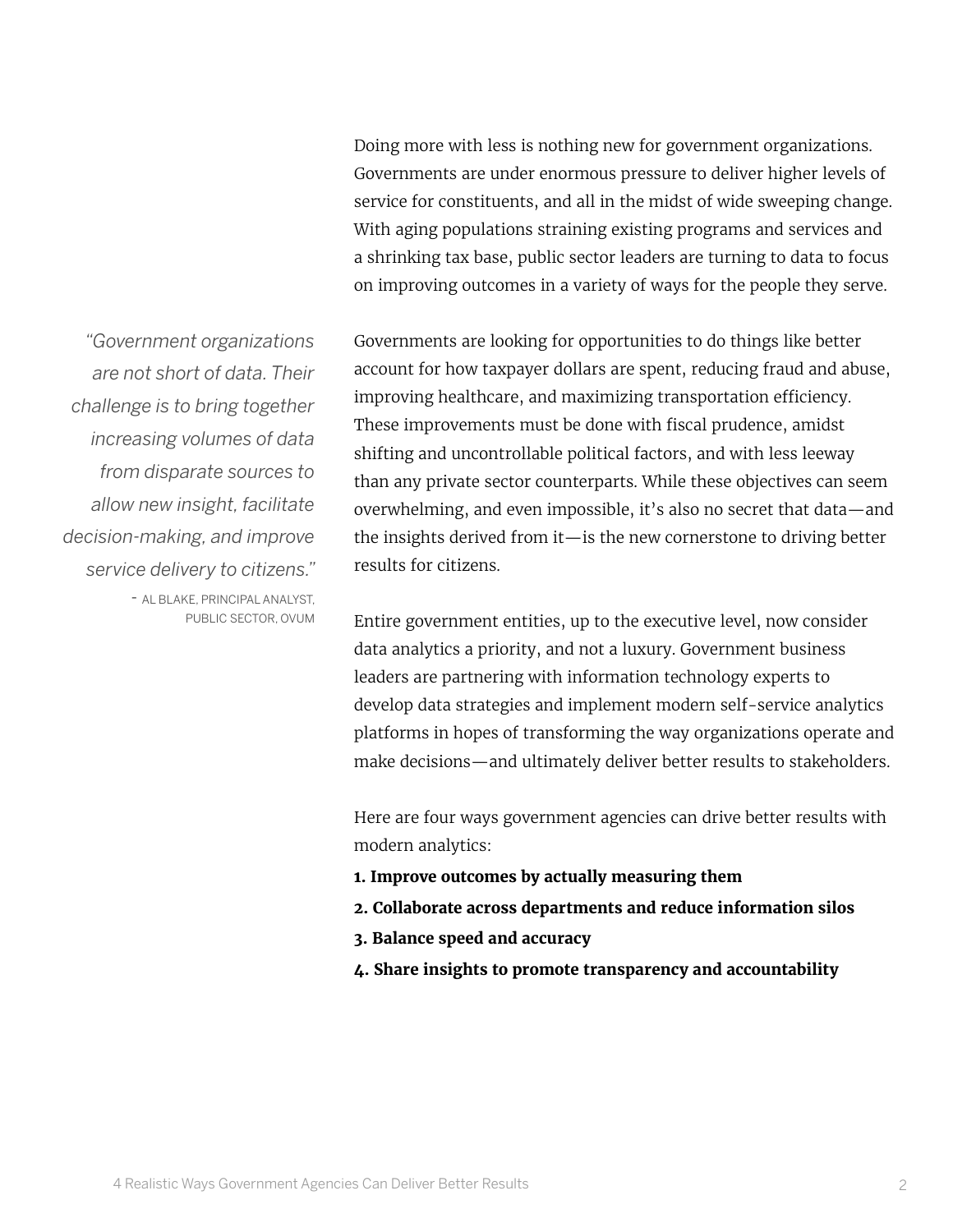*"One of the upshots is a drastic reduction in sewer overflows in the city since we started tracking this data better and being more proactive at a preventative maintenance level. A lot of the times some of your best results come when you just are able to free-form play with things, and that was something that Tableau really made very easy to do."*

- BRIAN SCOTT, BUSINESS PROCESS SOLUTION MANAGER, TALLAHASSEE UTILITIES



[Watch this short video](https://www.tableau.com/solutions/customer/tallahassee-utilities-improve-services-quality-and-productivity) to learn how Tallahassee Utilities used specific metrics to improve results for their citizens.

## **1. Improve outcomes by actually measuring them**

Improving outcomes and measuring agency program performance with metrics that matter is essential to delivering positive change. Doing more with less is nothing new for government organizations. What questions does your organization ask to determine what's important? What are your key performance indicators (KPIs)? By aligning these questions to your critical metrics, you can track and measure results and ultimately move towards your goals. Using data to create dashboards with these KPI metrics will help your team align, and make continuous adjustments to better meet your goals.

Data visualizations that highlight KPI metrics can help your organization quickly see the difference between actions that are effective, and those that aren't. Most importantly, be specific with your metrics, and be realistic with time frames. Lofty goals that aren't aligned with solid performance metrics and specific milestones are less likely to be achieved.

Tallahassee Utilities serves more than 180,000 citizens in the state of Florida, and when they needed to improve worker productivity, they started to track and measure how many linear feet of sewers workers cleaned. The agency utilized data visualizations with metrics that allowed dispatchers to understand, in real-time, how many linear feet their crews cleaned. Being able to monitor and respond to that data led to nearly a 30% increase in worker productivity.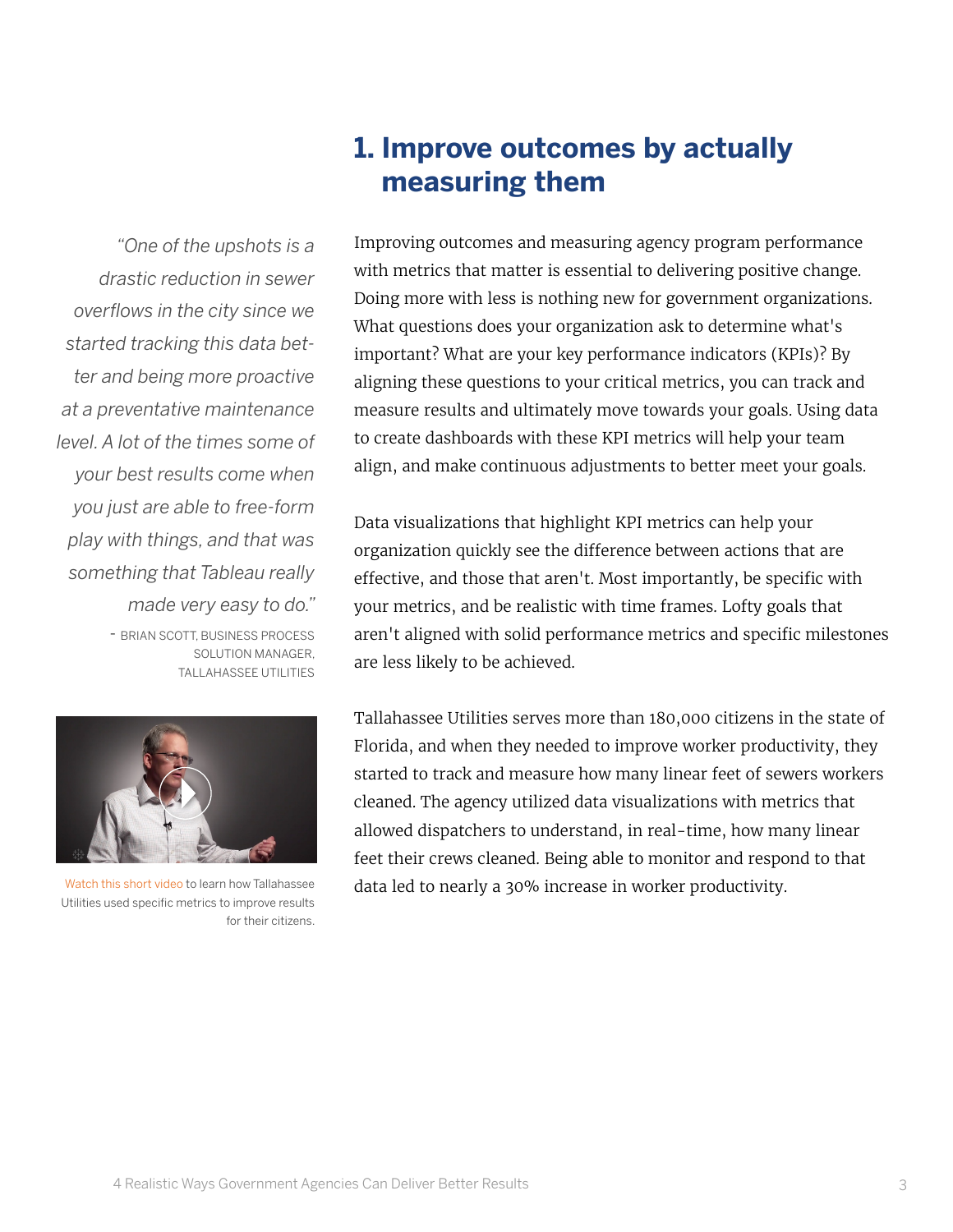## **2. Collaborate across departments and reduce information silos**

*"Security is a very important aspect of our everyday job when we deal with the Army. The Army National Guard has a 54-state model—including territories—and they don't want anybody from one state seeing the data in another state. At the same time, at the national level, they want to see all the data. So that's terribly important."*

> - MATT BOYER, SENIOR APPLICATION DEVELOPER, ASM RESEARCH

Collaboration across departments may seem like an obvious but difficult task for improving results. But the modern approach to analytics, where people can connect to all of their data sources, blend the data, and consume and share insights in near real-time, is transforming the way governments drive better outcomes.

Informed decisions are made faster and more efficiently in every department by combining self-service models with data governance—dual forces which have historically been at odds with each other.

By allowing all stakeholders to ask and answer their own questions with the data they need, people can also better share their findings and collaborate. Just like reducing information silos improves collaboration—and results—for everyone.

Additionally, because IT oversees all aspects of data governance, including standards for analytical processes, uncertainty is eliminated. Users can be confident they have access to the data sources they need. This allows data workers across the agency to follow a secure process to find and drive results for all citizen programs, services, and budgets.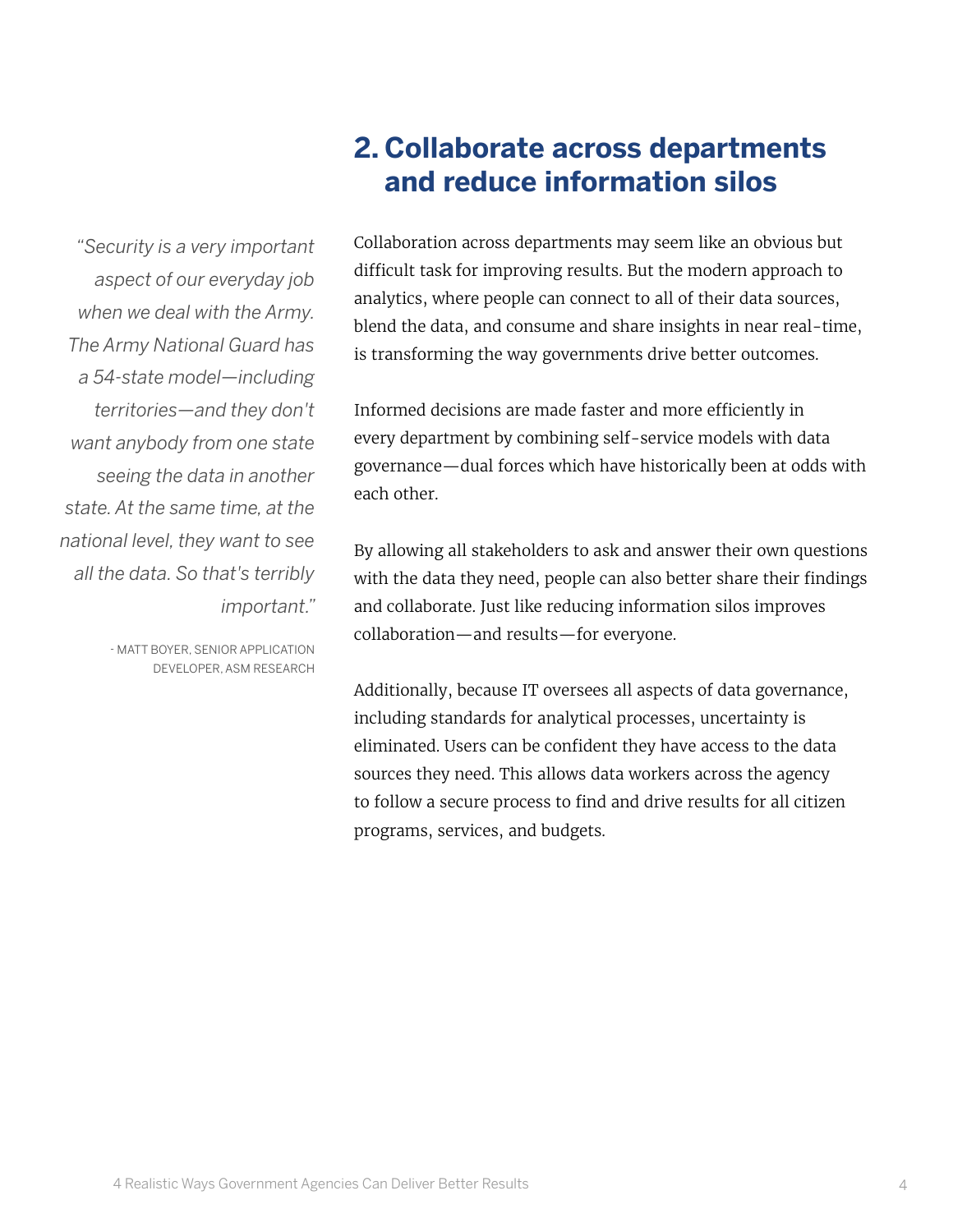

[Watch this short video](https://www.tableau.com/solutions/customer/asm-research-mission-accomplished-army-national-guard-data) to learn how ASM research uses data governance to help agencies and departments access the data they need.

ASM Research, an agency that provides professional services and IT solutions to government clients including the Department of Defense and the Department of Veterans Affairs, combines and blends data from multiple sources, in different formats.

Their data governance permissions allow states to see the data they need from their own state, but not necessarily from another state. And all users can access and use data at the national level. People can get the data they need to make decisions to drive results for their constituents, but they don't have access to the data they don't need.

Justin Repoli, a project manager at ASM Research said one of their most recent projects for the Army National Guard, "was to put a dashboard together using data from multiple sources. It gave them something that they can use to drive returns. They can act on it and get results. This resulted in a \$20-million savings for the Army National Guard immediately upon deployment."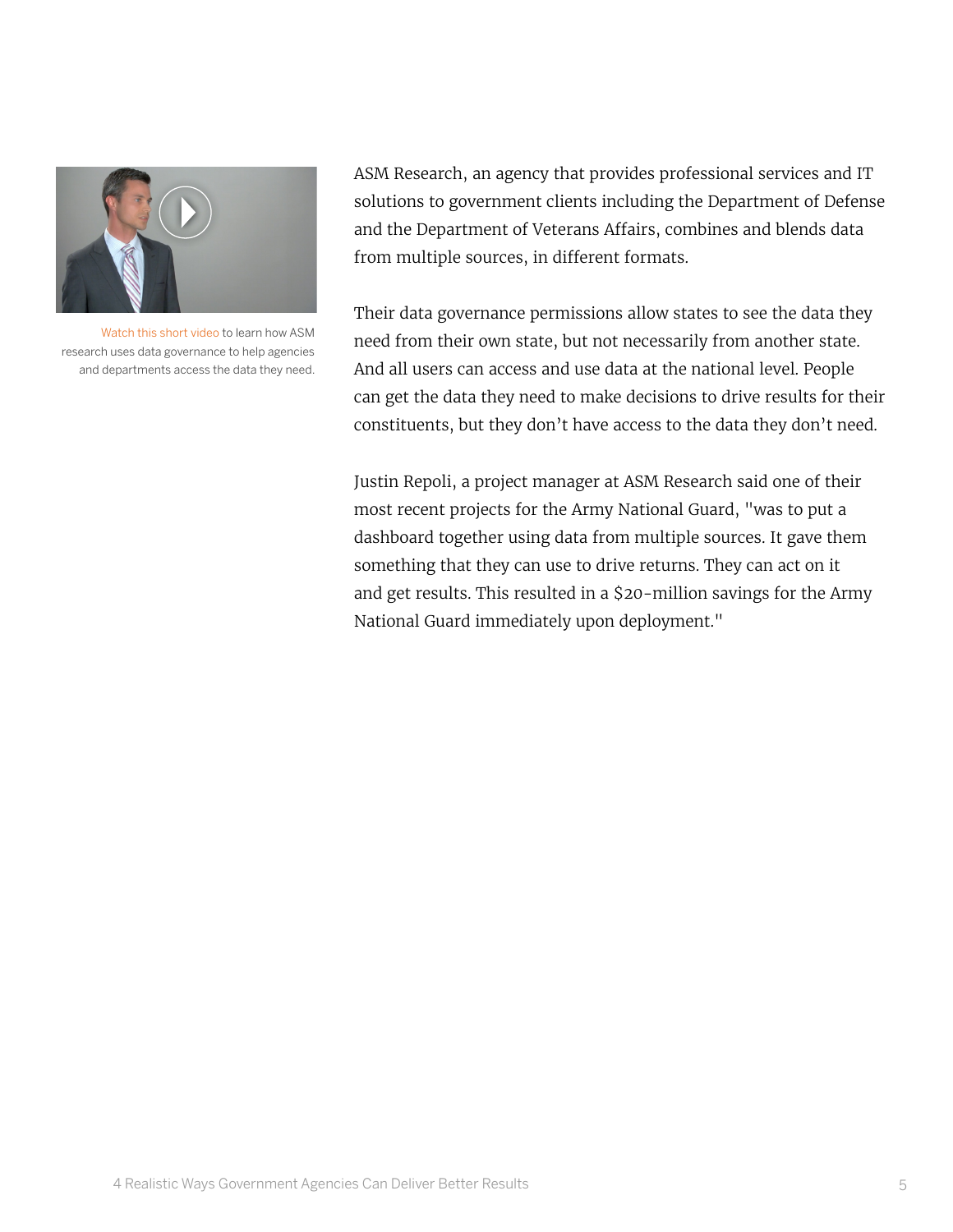*"We save about a half-hour to an hour for each question. We don't have to spend that time, that tedious horribleness that comes with other tools."*



[Check out this short story](https://www.tableau.com/solutions/customer/minnesota-pollution-control-agency-clears-view-data) to learn how the Minnesota Pollution Control Agency saves time and improves accuracy with a modern approach to analytics.

#### **3. Balance speed and accuracy**

Flexibility may not be the hallmark of government actions, but with data-driven decision making, there's no reason it can't be. The riskiest decisions in governments are the ones that can't be changed after new data is made available—and new data is always becoming available. Situations change quickly every day, and officials must be able to discover poor performing programs, root causes, and quickly figure out how to redeploy resources or reallocate funds—and all in near real-time.

For example, how can the office of finance comply with new public policy requirements if it takes months to understand how programs are performing? Traditional business intelligence forces people to choose between speed or accuracy. In today's world, you *can* have both—and your organization should demand it. Modern data analytics empowers people to discover answers on-the-fly with right-time data, instead of being forced into the time-consuming process of deciphering insights from someone else's dated reports.

The Minnesota Pollution Control Agency (MPCA), a state-level government agency, is responsible for protecting Minnesota's natural environment through monitoring, clean up, regulation enforcement, policy development, and education. They give all 900 of their employees direct and secure access to right-time data. "We save about a half-hour to an hour for each question. We don't have to spend that time, that tedious horribleness that comes with other tools," said Leslie Goldsmith, a data analysis supervisor at the MPCA.

<sup>-</sup> LESLIE GOLDSMITH, DATA ANALYSIS SUPERVISOR, MINNESOTA POLLUTION CONTROL AGENCY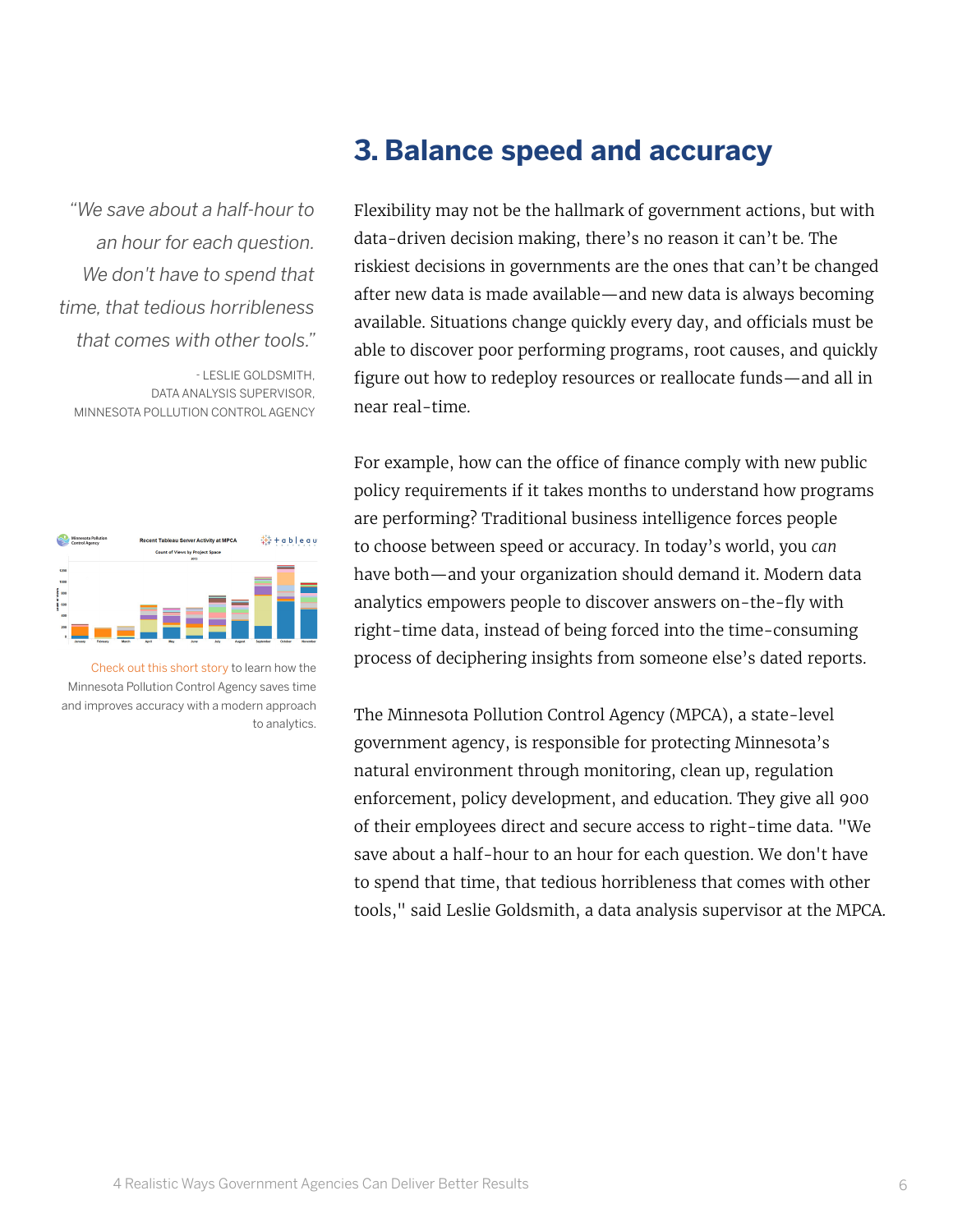*"I'm talking about the four-star general all the way down to the analyst, and they're seeing it all at the same time," he said. "Transparency: that is a beautiful thing."* - CHUCK DRIESSNACK, VICE PRESIDENT, MISSILE DEFENSE, SAIC



**Tableau at the Department of Defense** A Visual Approach to Rapidly Transforming an Enterprise Culture Charles H. Driessnack, Senior Director, Enterprise Decision Support Systems<br>11 September 2014

[Watch this short video](https://www.tableau.com/learn/webinars/department-defense-visual-approach-rapidly-transforming-culture) to learn how the department of defense is using visual analytics to improve transparency within their organization.

**SAIC** 

# **4. Share insights to promote transparency and accountability**

What good are insights if you're the only one who views them? How do others know your decisions are accurate and trustworthy? Sharing insights securely throughout the organization and with stakeholders will greatly improve transparency and accountability. And when governments are continually sharing insights, they build trust with their stakeholders—and deliver better results.

Also, because taxpayers are the most important stakeholders, transparency is essential. Government agencies that support open data and routinely share insights with their constituents build trust and produce better results. From embedding interactive dashboards on government websites to making data sets available for the public to ask their own questions, the improved transparency drives collaboration and change.

The Pentagon used to have painfully long processes to get information and insights shared through the various layers of bureaucracy. According to Chuck Driessnack, VP, SAIC, a principal Department of Defense contractor, "The way things worked at the Pentagon, you would brief information up to the Chief of Staff of the Army, and that was a month-long process to get through all the gatekeepers. Then the Chief of Staff would ask a question. And how long would it take us to get the Chief an answer? Forever."

With modern analytics, things are different. Easily sharing secure dashboards with leaders allows all involved to get to decision-making and results faster. Driessnack often hears the same comment from many analysts about the speed of self-service visual analytics: "You just showed me my entire analysis and created the view that would have taken me an entire week to do with PowerPoint."